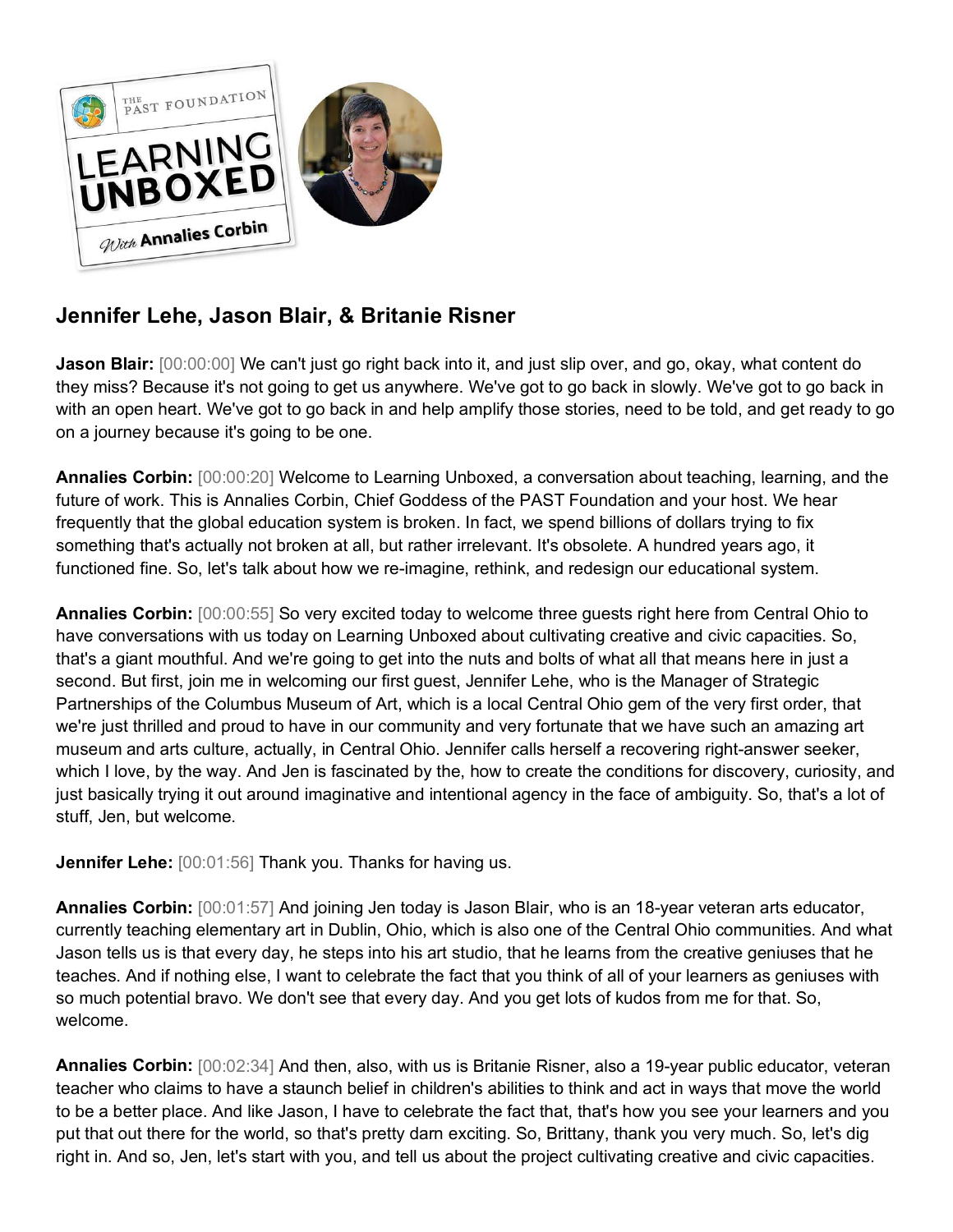And I also want to make sure that we sort of speak to that intersection with Project Zero tied to this. And so, why don't you give us the 100,000-foot overview about this program and how exactly then Brittany and Jason sort of key into this?

**Jennifer Lehe:** [00:03:26] Sure. So, for years now, CMA, the Columbus Museum of Art, we've had creativity as our big idea. And we've been working with educators and with artists to understand what creativity is, what comprises creativity, how do we cultivate imagination, thinking with complexity, and taking action, embracing your creative agency to make something new, whether that manifests in what you might think of as a work of art or an idea in any discipline, and best yet, in a cross-disciplinary way.

**Jennifer Lehe:** [00:04:03] And so, we've explored this through this lens of, what can we learn by embracing this idea of thinking like an artist? So, what dispositions and what conditions cultivate those when we look at artist's creative practice, but also, with regard to intentional slow-looking with artworks, and thinking with and through art. So, how can slowing down and embracing ambiguity help us to think differently about things that are important to life?

**Jennifer Lehe:**  $[00:04:32]$  And we've been on those investigations with highly curious teachers, classroom teachers, including Britanie and Jason for years now. We've collaborated with them as some of our most important and most valued thought partners. And in that process, that has really illuminated this opportunity to say, let's get more explicit. So, we talk about imagination and critical thinking, and generating new ideas as being our definition of creativity, but let's just say specifically, we want to cultivate creativity toward building better lives in a complex world.

**Jennifer Lehe:** [00:05:06] So, toward better understanding the challenges that we face, and more imaginatively and inclusively addressing those challenges. So, we had an opportunity through the Martha Holden Jennings Foundation and through our relationship with Project Zero, which is a research institute at the Harvard Graduate School of Education. And then, they started over 50 years ago with this question of, what is thinking with them through the arts, but what is special about it?

**Jennifer Lehe:** [00:05:32] And so, we had an opportunity to collaborate with them, and we said, well, we want to harness the minds of super intentional, super curious teachers to ask, what does it look like to cultivate creativity toward more sustainable and equitable worlds? How can we co-create an understanding of that and develop tools to help teachers in any context, any level to do that? So, that is cultivating creative and civic capacities, and what, I guess, for me counts as a nutshell. It's a big nut.

**Annalies Corbin:** [00:06:06] It's a big nut and it's a complex nut, but it's also one, I think, that, like I said, we bump up against this all the time in our work at PAST Foundation, and certainly, in the interviews that we've conducted all over the world. I conducted one on Monday in Finland, actually. And they actually echoed some of the very things that you're talking about, Jen, in the sense of, how do we take in, think about an applied opportunity for students to learn and be fully immersed in the thing that they're learning? Right? And they actually talked about the local community art projects as one of the very early steps to get teachers who were uncomfortable with exploration, are fully immersed-based to engage in, right? By taking lessons from their arts educators to sort of guide more traditional educators down that road. So, I always found that, that makes total sense.

**Jennifer Lehe:** [00:07:02] Yeah, and that's fantastic. And you mentioned that, in my sort of introduction to myself, I mentioned being a recovering right-answer seeker. And it's not recovered, right? Recovering. And I was one of these right-answer seekers looking for the A, taking the AP courses, gifted kid, and I have had to spend the last 15 years trying to unlearn some of those things so that I can get to a place where I can play with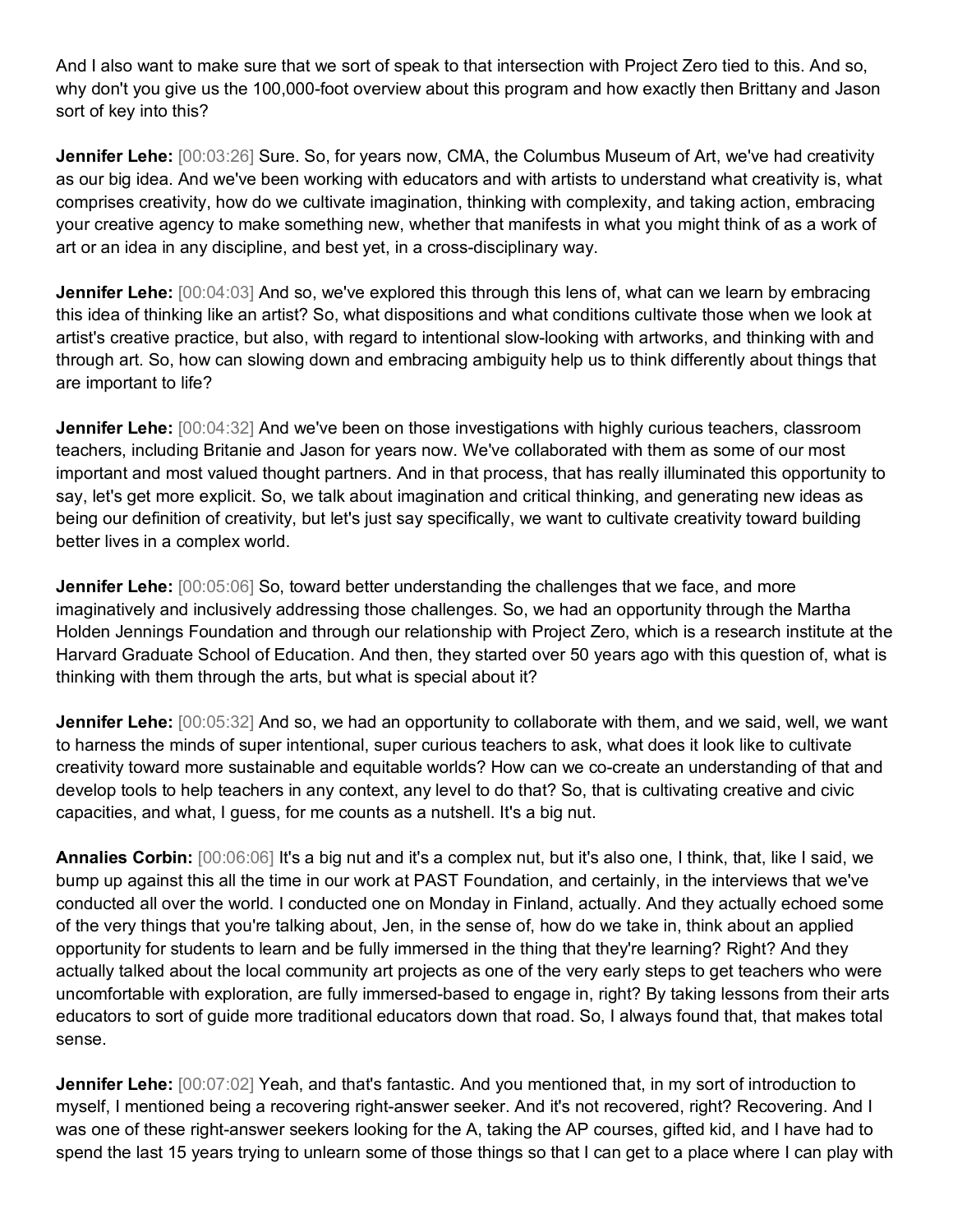ideas, I can experiment, I can be okay doing things that I'm not great at yet. And those are all important things that we can learn with our education when done well.

**Annalies Corbin:** [00:07:40] Yeah. No, I would agree with that. So, I want to dig in a little bit to your collaborators, sort of in the things that you've learned and the roles, and what is it that you're taking back to your classroom? So, Jason, let's start with you. So, what does this program mean or how is it that you translate it back into sort of, A, your role in the project, the work that you're doing? So, start with explaining that to us. And then, how does that translate back into your everyday practice with those kiddos that you believe to be such great geniuses?

**Jason Blair:** [00:08:13] Sure. So, fortunate enough to work with Jen, and then with Britanie on this and our role that's kind of like the teacher leaders in the project. So, what we're able to do is oversee some of the other groups of teachers and kind of help facilitate, stretching and pulling different ideas and thinking that's coming out of the group. So, we'll have different meetings with them, "groups", where Britanie and I can go to those and kind of oversee what's going on with them, also, then communicate them back to Jen and the Project Zero team, as far as kind of, what are some things that are bubbling up to the surface that we need to kind of think about?

**Jason Blair:** [00:08:45] And going forward to next year, it's going to be starting to develop some of these tools and starting to see how this kind of research in the first year is going to start playing itself out into actual ways to help teachers in the classroom. So, this first year was definitely a lot of experimentation and exploration throughout the journey. For me, when I take it back to my classroom, it's been really impactful. One, it's helped me kind of see my role as a teacher-researcher and being a learner alongside the kids.

**Jason Blair:** [00:09:10] But also, there's been so many major takeaways, as far as just getting kids to learn and experience life through each other and not necessarily through the specific content. So, getting them to think about some of these issues that are around them on the every day, and also, realizing that it doesn't have to be something super complex. Civic capacities doesn't necessarily have to be a lemonade stand for certain cause. It could be something as simple as, how do you deal with conflict on the playground?

**Jason Blair:** [00:09:37] And how do you create space for those students to step back and realize what their perspective was, understand other people's perspectives that was involved? And how it impacts kind of their everyday relationships with learning? So, it's been really interesting. And being able to have some of the conversations and seminars from Jen, from Cindy Foley at the museum, from the research team at Project Zero, and Britanie, the different seeds that you take back.

**Jason Blair:** [00:09:59] And you walk back in your classroom, you say, this is something I want to try now. I want to see what goes on here. And then, the role of documentation became a big part, too. Not only doing those as in experiences, but also, reflecting back on them, and saying, what do we take away from them? Where was the transformation that happened? Where were the aha and oh moments that happened throughout that process? So, that's been been really impactful as well for me in the classroom.

**Jason Blair:** [00:10:21] And then, going forward next year, it's just a lot of trial and experimentation, trying some of these tools out and seeing, how do we create the conditions for this intersection to be made visible? And how do we create it so that we empower students to take that step? One of the things that I keep thinking about is that, as we do this project, it's not necessarily about creating kids that want to solve world problems. It's about developing their dispositions as these curious, empathetic, passionate learners, who then that becomes a byproduct of them doing these larger things.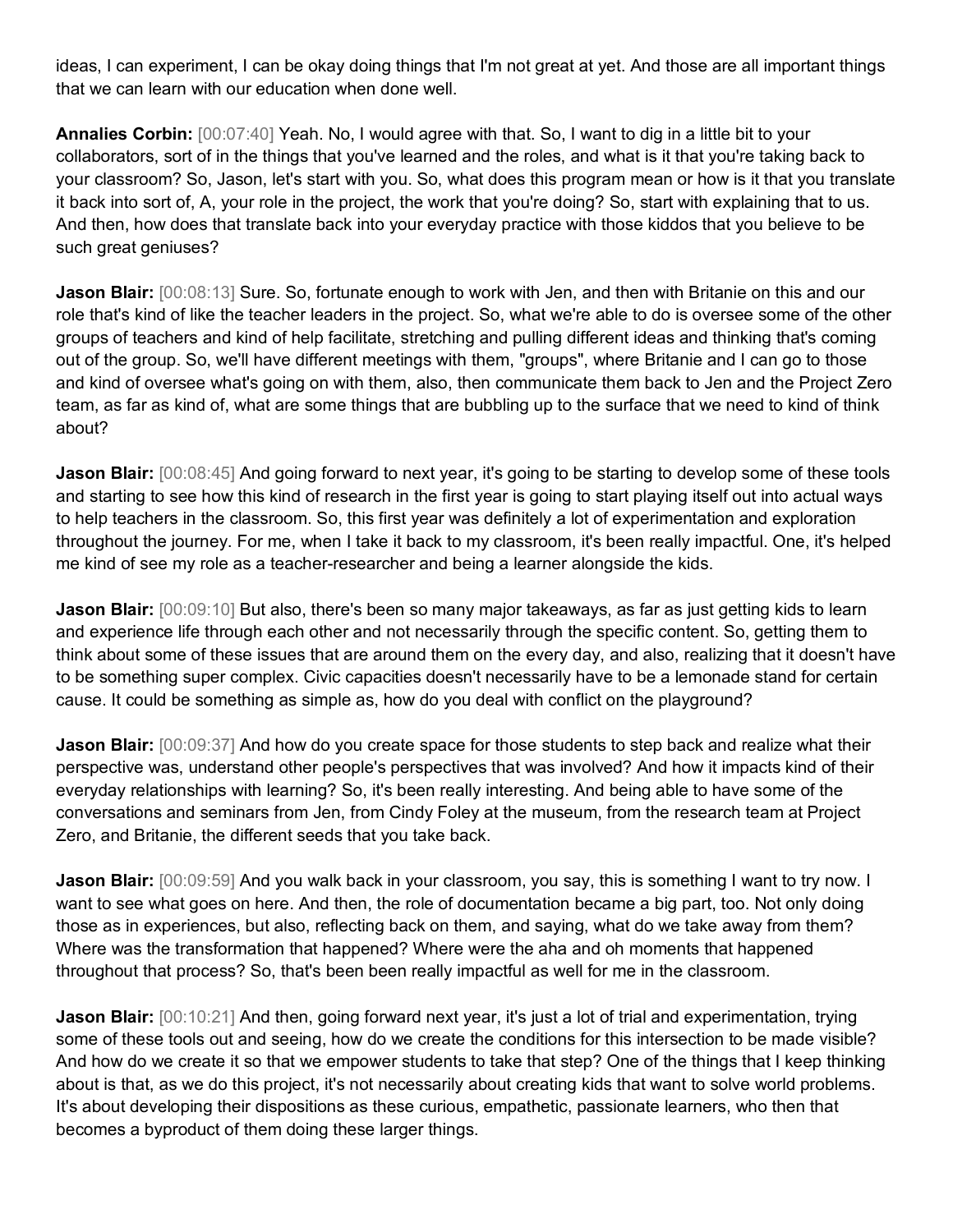**Jason Blair:** [00:10:54] So, it's not trying to get these kids to go out, and say, go ahead and start a lemonade stand. It's that, we want to train them to think, what is it like to take somebody else's perspective? What is it like to look deeply within yourself and put a mirror up to yourself? And what is it like, after you do those things to then act on behalf of somebody else, not just yourself, but as a larger community? So, it's definitely had a huge impact on me, just even in this first year alone with this project.

**Annalies Corbin:** [00:11:17] And certainly, very meaningful to the world we're living in right in this moment, right? So, I think at no time has what you're talking about been more pertinent than the moment we're living in right now. So, Britanie, let's talk a little bit about, so in the first year, in the work with these teachers, Jason mentioned bringing back the things that come up. I'm really curious about what you're hearing from those other teacher participants about, what are the constraints? What are the joys? What are the ahas. And then, we'll get into sort of wrestling with then as a team. And then, how do you go back and sort of help in the deployment, or the work around, or the celebration thereof, depending on what we're talking about with those pieces? So, what is it that you hear from those groups of teachers that are participating in the project?

**Britanie Risner:** [00:12:07] I think initially, we've talked a lot about where to find that civic, and where to find that creative, and what that intersection might look like, and what do those things mean, the different context. This is a really interesting and complex project, and that there are representatives from kindergarten to high school and all different districts around Central Ohio. So, I think that in itself makes it a very unique type of project or investigation.

**Britanie Risner:** [00:12:36] So, we really talk a lot about where we might see civic happening. And so, that was very interesting, because early on, just like our definition, our thinking about creativity has changed over time, we started noticing that civic isn't something that has to happen like Jason said, as this like service learning project. It doesn't necessarily have to happen in a social studies context or in a social studies classroom. So, what we were noticing are teachers finding those moments, those everyday moments. And we talked a lot about learning around the edges.

**Britanie Risner:** [00:13:07] So, paying attention to when kids come into a space, when they exit a space. What's happening in those down times, we might say? And really leaning in to notice those and talk about those. So, I think a gift this project gives is that time for teachers to share that with each other and with us. That's something we don't get a lot of time as teachers in doing. So, to have that team of curious learners next to us and talking about what we're noticing has definitely been something that resonated with the teachers, that appreciation of understanding where we can see these things and being given permission in a lot of ways to step back, and slow down, and be curious about those moments.

**Britanie Risner:** [00:13:52] We also hear a lot about, we explored some tensions and some blind spots. And I think one of those that really resonated with the teachers is this idea of thinking about the civic, the community as something nearer to us. So, like in our own classrooms or in our own small groups, this is a community, right? This is a junior version of the world we hope to inhabit. And so, what can that look like? But also, the struggle to know when to plant experiences that help kids globally.

**Britanie Risner:** [00:14:27] So, I think that was something we spent a lot of time thinking about and we'll continue to do, just this balance between the local context and the global context. And how to listen and notice the thinking, the questions that the kids are bringing to us to really know how to best react to those situations? So, those are some of the big things that have come up consistently throughout our first year.

**Annalies Corbin:** [00:14:49] Those are all very interesting and I love the concept of learning around the edges. That's absolutely brilliant and definitely one of those pieces that we bump up against, again, all the time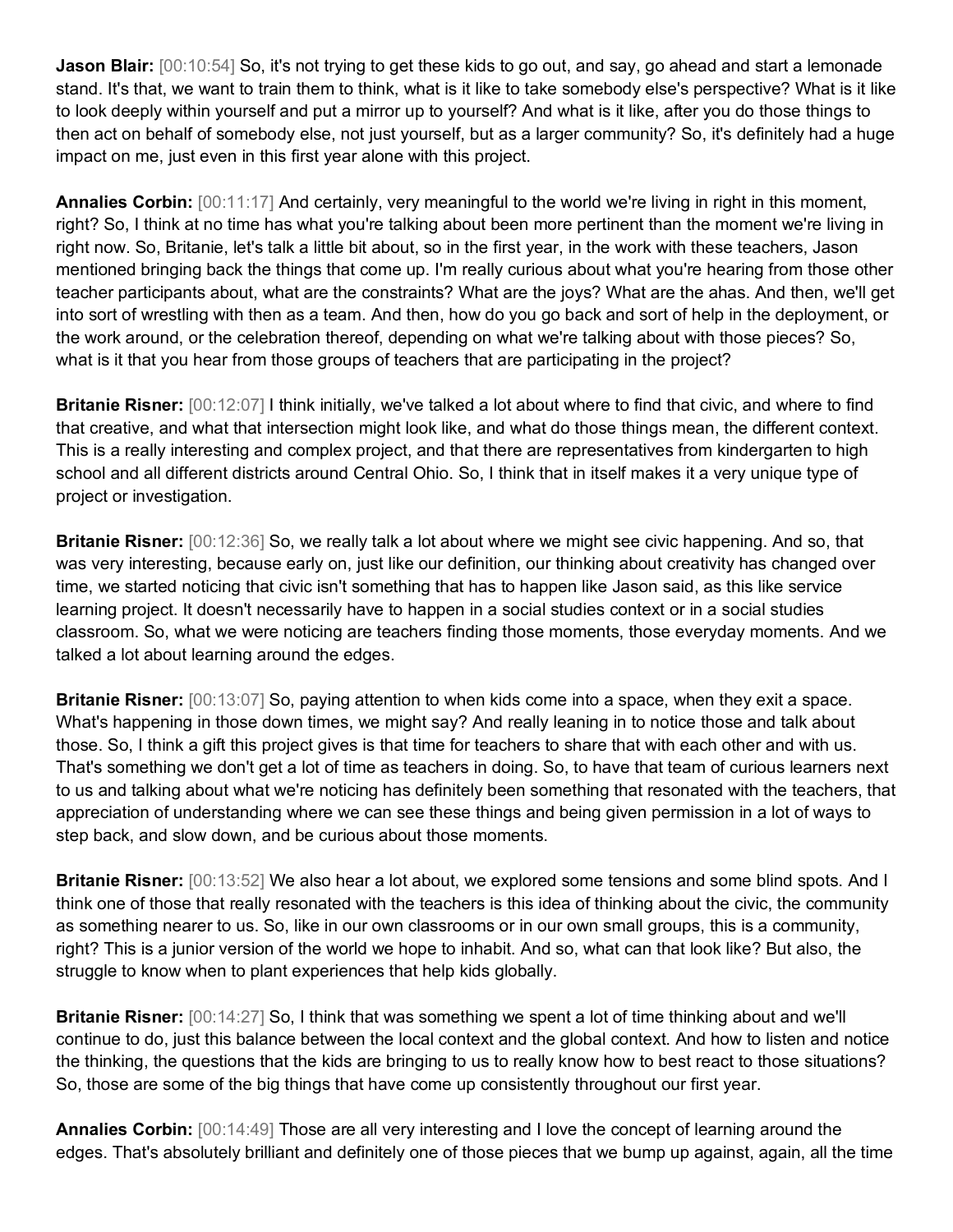as well, right? Sort of helping folks understand where and what learning is, and where it can take place, and who's involved in it, all of those sort of circular conversations to have.

**Annalies Corbin:** [00:15:11] So, I'm thrilled to hear that, that's sort of epicenter to some extent of some of the conversations that you're having with your participants. So, Jen, I want to dig in a little bit to, both Jason and Britanie talked about some tools, right? Some tools. So, what exactly are they talking about? Right? And then, how does this set of tools, whatever those happen to be then become deployed as part of what sounds like is your year-two endeavor for the project?

**Jennifer Lehe:** [00:15:39] Sure. Yeah. So, some of the big kind of 10,000-foot questions we were grappling with as we were planning this project and building the structure of it was each of us is coming in with hunches, right? This initiative is the evolution of deliberate work and previous research initiatives that we've worked on together. But how do we kind of hold on to those hunches and operate on them, but not lead the teachers too quickly? Because especially when you're talking about working with a partner like Project Zero, you're working with someone like Dave Perkins, who many people are familiar with, you don't want to just throw something out because many people will want to just latch on to it, and say, oh, you've given me the thing, so now, I can take that thing and run with it.

**Jennifer Lehe:** [00:16:25] But instead, we had to really slow ourselves down, and say, no, we've got questions, we've got some ideas about possible boundaries of the space, but we need to work with all of you to be really close observers of your classrooms to develop your own inquiry questions that you think fit under this umbrella. And through that process, we learned quite a bit as Britanie alluded about the perceptions that teachers were bringing in, about where and when the civic and the creative came together, and where and when there were frictions, and starting to think about things like, when does it serve us to focus on different aspects or to move deliberately?

**Jennifer Lehe:**  $[00:17:10]$  The phase that we're at right now is to sort of synthesize all of these different types of data that we collected, all these different kinds of conversations, and reflections, and documentation of teacher investigations to say, alright, what are some really high-level ideas that could be really grab-onable? Right? That's a real word. It's a word. I didn't just make it up.

**Annalies Corbin:** [00:17:38] Really technical term.

**Jennifer Lehe:** [00:17:38] Grab-onable. Yeah. And then, how do those kind of filter all the way down to animating move? So, what are things that a teacher could actually do? So, in between those super high-level themes and that, what can I do tomorrow, kind of thing, there's a bunch of other layers. So, what we're doing right now is sort of building the skeleton of the framework. So, from those super big ideas down to the instructional toolkit, and really asking ourselves, what is going to help us to continue to investigate in this coming year?

**Jennifer Lehe:** [00:18:13] And what are some things that we could grab on to and test out in the classroom? So, one really concrete example would be creativity challenges that call on us to act in civic and communityoriented ways. So, creativity challenges are something that Britanie, and Jason, and we, at the museum, have done for many years, where it's, how do you create a sort of open-ended, but with generative parameters opportunity for a playful, usually short kind of challenge to take on?

**Jennifer Lehe:** [00:18:47] But then, how do you reflect on it? And then, what does that help you to learn about not just your own creative process, but also, in this case, the civic and social questions that are sort of always with us? I think one point that Britanie and Jason really got to is while we will be developing tools as part of this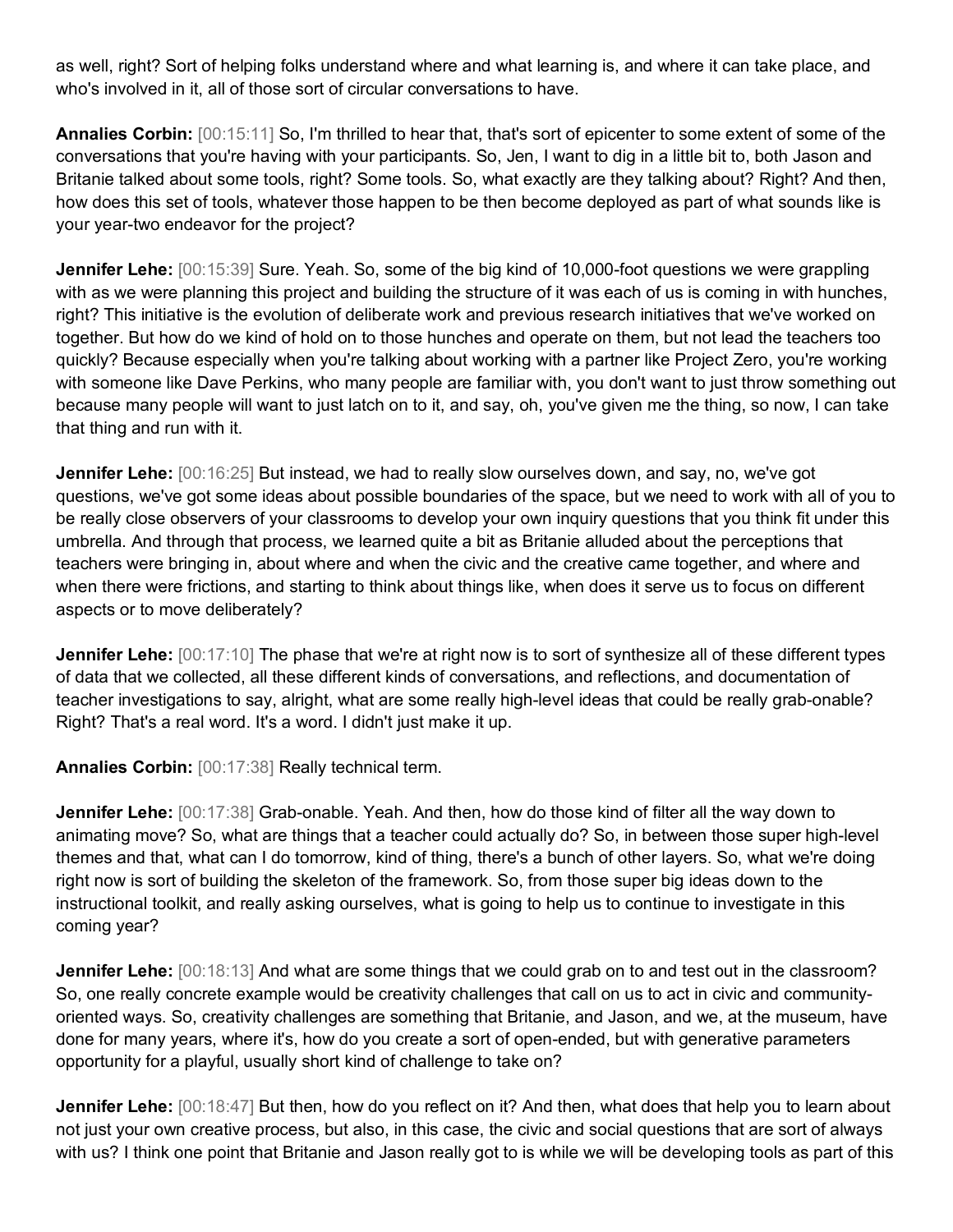process, we're urging folks to really think about this as a set of conditions that we can cultivate. Because if we start by thinking in terms of what's the activity or what's the tool, then we're going to kind of hit a lower ceiling. So, designing tools that allow for many points of entry and are also pulling people along kind of continuum of curiosity with regard to the civic and creative.

**Annalies Corbin:** [00:19:42] Yeah, absolutely. And we see that frequently as well, right? Where you begin oftentimes dictates where you're going to end up, right? And that's not necessarily the outcome you were looking for, because, again, the bar tends to be really low when we think about it from that perspective. Britanie, talk to me a little bit about the participants themselves. So, how did these groups of teachers actually find their way into this project? And also, the other thing that our listeners are going to want to know is, hey, I'm not an art teacher, but this sounds really awesome. Is this for me or is this restrictive? Right? So, help our listeners sort of understand, who is this really supposed to be for and about?

**Britanie Risner:** [00:20:22] Sure. Well, we're certainly hoping that what we're learning and what is transforming us is going to be able to be widely shared. I think that's one of the ultimate project goals, is to think about what we're learning and how to share that with others. The teachers in general, I think, well, Jen is magical at developing relationships with teachers, yes, you are, all around Central Ohio. So, I think a lot of our teachers that had some relationship with the museum in the past through the teaching for creativity institutes and the creativity summit that we did several years ago.

**Britanie Risner:** [00:20:59] So, there are certainly teachers that have shown an interest in understanding creativity more, and that belief and imagination, and critical thinking, and the fact that we're learning more about creativity and really believe that it is the foundation for learning, hopefully now and in the future. So, I think a lot of teachers started from that. There are different levels of participation right now. So, we have had like a core group of teachers who have kind of led those three groups that Jason, and Jen, and I get to kind of go and be a part of as well.

**Britanie Risner:** [00:21:33] There are all different mixes. So, there are teacher groups from one particular school, or there might be teacher groups from the same district, or teacher groups that might do similar jobs. So, we have some art teacher groups. We also have some mixed-grade groups. We have some high school science teachers. And so, that's one of my favorite parts about this, is that we are investigating a lot of really interesting notions, and hunches, and puzzles with entirely different groups of people.

**Britanie Risner:** [00:22:03] So, it kind of reminds me of a classroom itself, right? Like the strengths and needs are all coming from different layers and context. So, I think that is pretty important. To get to your question about, is this for art teachers or is this for everyone? I certainly believe it's for everyone. My background is, I'm actually going to teach fifth grade, but I've taught first, second, third, fourth, and really used to say words like, I don't think I'm creative or I'm not necessarily artistic.

**Britanie Risner:** [00:22:33] So, throughout my transformation, I've brought in my sense of what creativity means, and certainly spent a lot of time with the thinking like an artist rubric in content discussions or in the general classroom. So, I certainly think that what we can learn from artists are things that we carry on as people. We can learn a lot about humanity and hope in that way. So I certainly think that what we're learning sparks joy, and wonder, and hope. I think teaching in general is a place where we can show our belief in a more equitable and sustainable world.

**Britanie Risner:** [00:23:10] So, I would invite everyone to participate. We are at the second year kind of thinking about the ripples that the project might have. So, while we have a core group and that's kind of the research component part that we need to have a core group, we are going to be inviting people to share some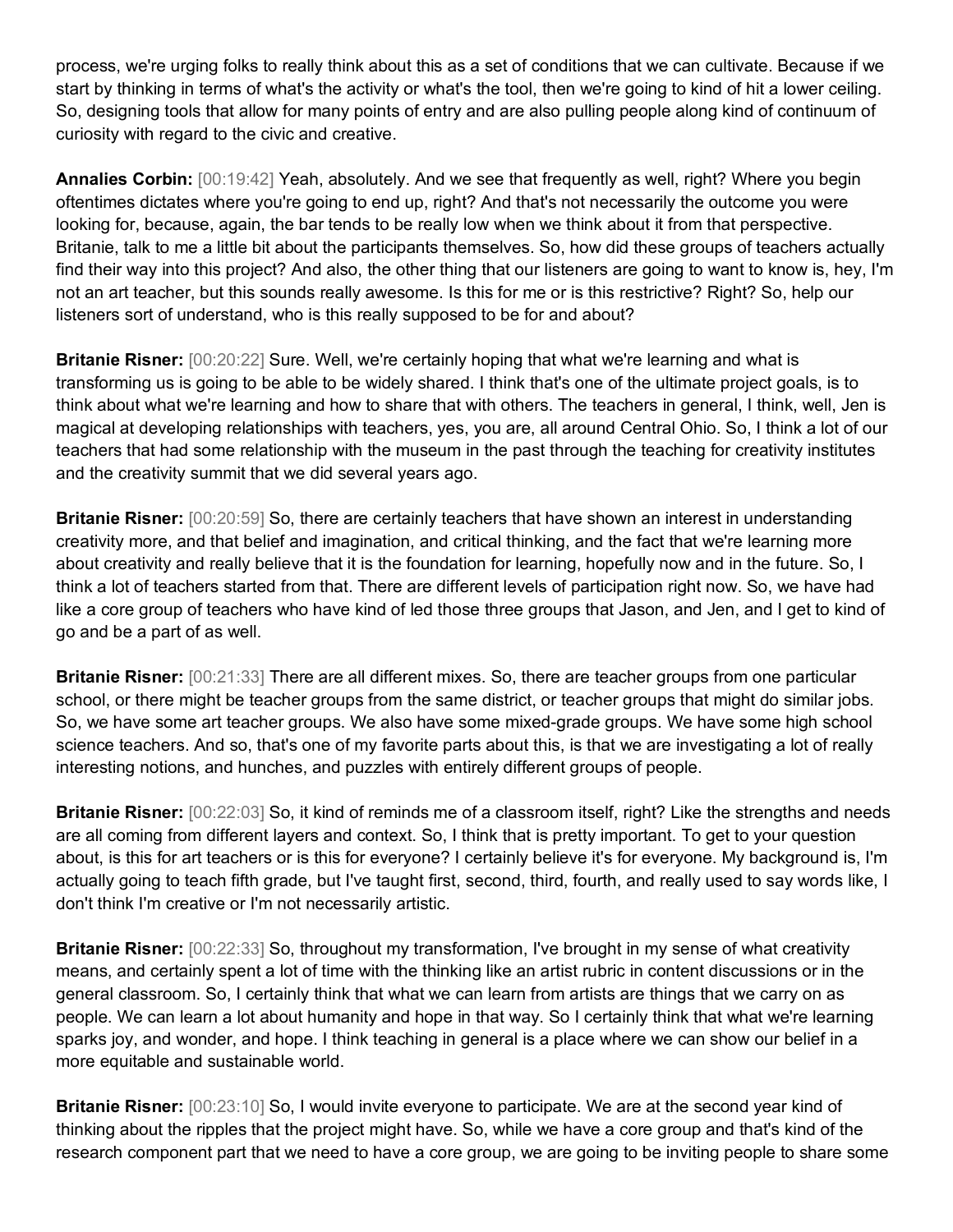of our tool prototypes, and get feedback, and try things out. So, I think we're always looking for curious learners who might want to engage with us on some level, to try to do that.

**Annalies Corbin:** [00:23:37] That's really great to hear because I have no doubt, actually, that we'll hear from folks saying, hey, I want to be part of this or I want information about it, so that's wonderful to hear. And always we love to sort of see very, very broad, diverse groups of participants, both in their own experience in the classroom, with all their content areas, their successes, and their constraints. That's wonderful to hear. So, Jason, I do want to dig in a little bit and talk about the notion of how K-12, if you will, and an entity such as a museum, whether it be an art museum, a science museum, you name it, how do those partnerships work in such a way that they are more than just a field trip site? Right?

**Annalies Corbin:** [00:24:24] So, how much museum art has done a beautiful job of this over the years, but our listeners don't know that. And so, from the sort of the teacher perspective, what are the things that make those kind of relationships more than just a field trip, I guess, if you will? Right? So, I'm really trying to get in because lots of schools report to me that they struggle with finding external, meaningful partnerships that are more than just, A, come into my classroom for show and tell, or B, a career day or a field trip, but there's no connection back into my everyday practice of teaching and learning. But that's not the case in the relationship that you, as an educator, and the museum are experiencing. So, help folks understand how or why.

**Jason Blair:**  $[00:25:14]$  Yeah. So, I think the museum has been just such a beacon of progressive thinking over the last couple of years since they've had their kind of refocusing on creativity and thinking like an artist. And I think for me, what's made it meaningful is that it shifts it away from the products of a museum to the process of what the creative aspects are in the museum and the process that got those products there. And so, when you go to a museum like that and you go to a place for a field trip like that, it's not about a one-off.

**Jason Blair:** [00:25:42] It's learning about the dispositions behind the artists that are displayed there and from every little aspect of the museum, whether they have their join the conversation spots, which are interactive spots in the museum, to go and join in the conversation in different ways. Even getting inspired by that and bringing that back into my classroom to say, okay, well, here's one thing the museum is doing that's a quick, easy tweak that we could bring it back in the classroom or into the hallways of the classroom to make learning not just within a classroom space, but everywhere, just like the learning and thinking about an artwork is not just when you're standing in front of the painting or the sculpture, but it's also in how you're processing, and walking away, and then making connections between all the different artworks that you see in the museum.

**Jason Blair:** [00:26:22] So, it's been really powerful there. And especially with the thinking like an artist rubric and thinking about these dispositions, like come forth ambiguity, Plato's process, questioning over answering, valuing influence, like those dispositions are so key in our world today on so many levels that it makes a partnership with the museum that is focusing on that to learn from experts, to say, okay, here are some artists that kind of make visible those very dispositions and highly intentional ways.

**Jason Blair:**  $[00:26:48]$  So, if I'm going there for a field trip or with my students, I can focus on this disposition, and say, okay, when we're going to this, let's look at the curiosity and let's look at how the artist is being playful. But also, the way the museum set it up with the wonder room, having a place to have hands-on activities. So, it very much serves for me also as a thinking ground. We just say, okay, what aspects of this can I bring back to my classroom? Where is there elements of play?

**Jason Blair:** [00:27:14] And they've done a remarkable job with that. The other thing, I think, is important when I'm thinking about them is this idea of, with the teachers as well. They put on highly intentional and thoughtful professional development. It's been some of the most impactful in my career, because again, they're focusing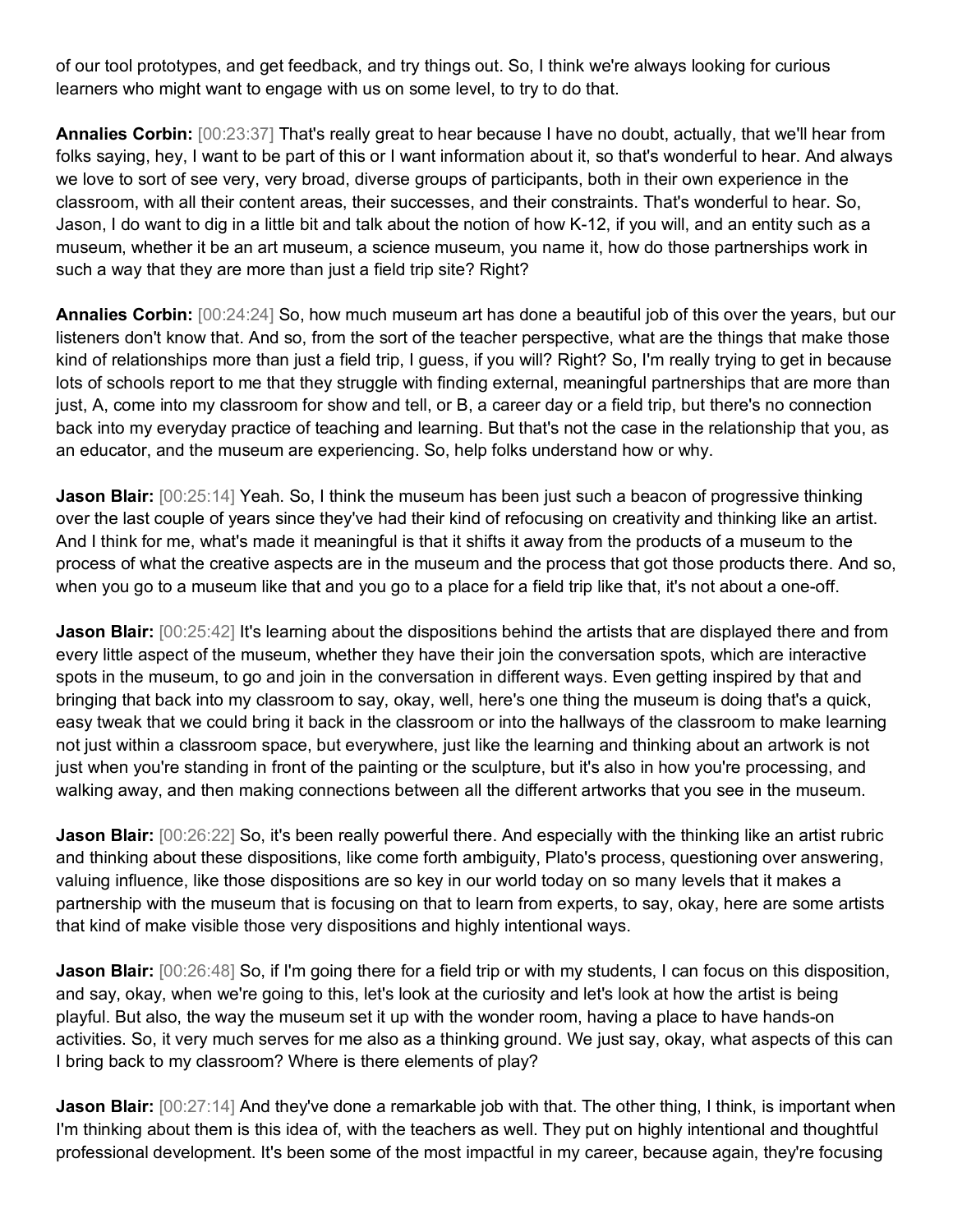on these dispositions from an artist that can transcend to all disciplines and really go more into life. And they're really starting to spark that conversation about, thinking about thinking and making that visible, and thinking about creativity in ways that we maybe didn't think of before.

**Jason Blair:**  $[00:27:45]$  So, kind of erasing totally the misperception of, this museum is a high-art space that only certain people have access to. They're working within the education format to kind of re-imagine that, and say, look, this is about a space that is about rethinking how we're approaching, viewing, and interacting with the world on a larger scale. So, I think that's the benefits of this partnership, has just been stepping back and seeing what kind of dispositions can I start fostering on my own kids and my own students that are going to prepare them for anything.

**Jason Blair:** [00:28:21] I think about it even more so when we go to remote learning this year. When we went to remote learning, there's a lot of talk about some of the slides and things like that. But if we truly focus on the remote learning as an experience to cultivate dispositions such as curious thinkers, playful learners, collaborators, they could come back to us almost better than when they left us, because they've been focusing on those imagination, and creativity, and those dispositions that are going to transcend all disciplines.

**Jason Blair:**  $[00:28:46]$  They're going to be at the root of what we need. And we need to have these problem finders, these creative, insatiably curious kids. So, that's kind of where I feel like the museums helped me to see that, too, is that in those situations where these kids were in remote settings, it was like, okay, it's not necessarily about my specific one-line content statement, it's about a bigger picture. How do I get them to harness the world where they're at right now in their home and going through all these emotions that we're all going through?

**Jason Blair:**  $[00:29:13]$  How do I get them to harness that into a way that creates this disposition that they're going to come back to with a furious amount of passion? Because they're like, this is what I was spending my time at home doing. So, it's the idea of focusing when they come back, not on, what did you miss? What did you miss out on? But what can we celebrate? What was the learning that took place?

**Jason Blair:** [00:29:30] And even if it wasn't specific, like content standard 3.2, it was something else where they were learning how to engage in playful opportunities to help their baby brother or baby sister, or how they went and experience to walk with their mom and dad that they haven't gotten to go on for a long time because everybody has been so busy. All of a sudden, now, we're walking around the neighborhood and we're noticing things. We're doing those things, the thinking like an artist is really champion. So, the partnership with them has just been amazing and helping me, at least, to rethink my perspective on what teaching learning could and should be.

**Annalies Corbin:** [00:30:02] That's awesome and exactly what we're hoping to hear. So, that's beautiful. We're going to talk towards the end a little bit about this whole virtual learning piece, but I want to dig in just a little bit before we get to that. Basically, to ask the question about scale. And any of you can answer this. And, Jen, when you hear Britanie and Jason talking about the impact, and what they're doing, and the things that they're learning from the other teachers that they're interacting with on an ongoing and regular basis, at the end of the day, there always becomes a question of scale, right?

**Annalies Corbin:** [00:30:47] For example, Jason and Britanie in particular, so how do you ensure that every teacher in your school has the same experience or opportunity to think about teaching and learning in the what that they're doing very, very differently? How do you manage that? And I get this question all the time about all the different programs that we highlight. That's really great. It's awesome for this cohort of teachers, but it's really a scale, that transformative way of thinking about my role, for example, as a teacher, as a facilitator of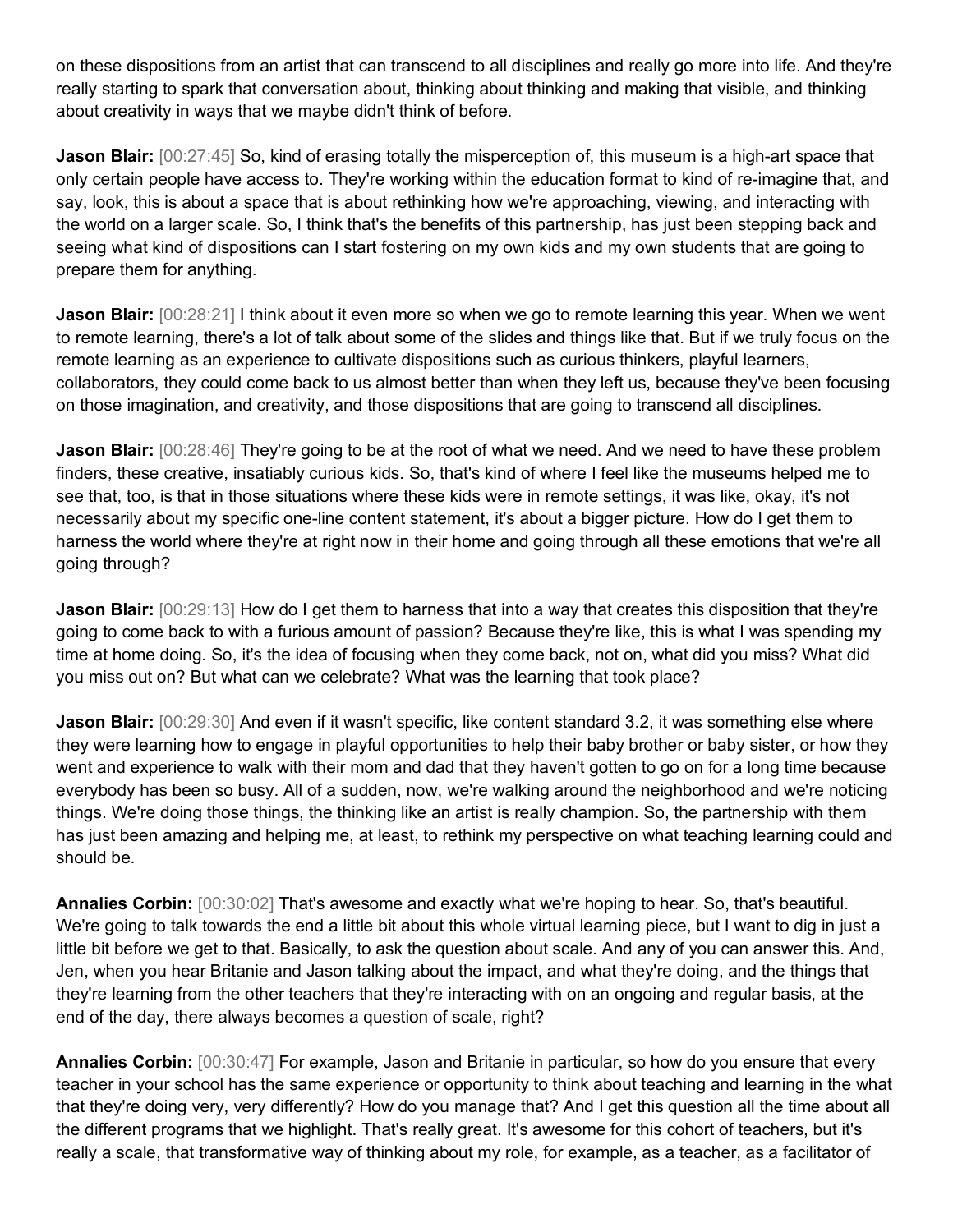learning, as somebody fostering the future of my community. How do you do that piece? And that's a loaded question. I realize that. And I ask it all the time, so no worries. But somebody want to jump in and help us sort of think about what that might look like for this work.

**Jennifer Lehe:** [00:31:38] Yes, I have some top of mind thoughts. So, Katherine Prince, I'm sure you've had Katherine Prince on here from KnowledgeWorks, she talks about spread instead of scale. So, instead of feeling overwhelmed by this idea of scale, think about spread. And then, that also invites you to think about customization. And realistically, there is not one size that fits all, and there shouldn't be. So, how can we do something bold and capture the stories of what can happen when you embrace the things that teachers really believe.

**Jennifer Lehe:**  $[00:32:12]$  I mean, if you ask teachers, do you want your students and you, as professionals, in this building to be encouraged to imagine things as if they could be otherwise, to do so with a sense of interdependence with the world and to harness the agency that you have for your lives today and in the future right here and anywhere in the world? They're going to say, absolutely, absolutely. That's the kind of thing that gets teachers into education.

**Jennifer Lehe:** [00:32:42] And I think often, we let perfect be the enemy of good. And I think often, we succumb to a sort of hopelessness that I think is pervasive right now and I think that our school systems are built to isolate, to render anxious and territorial the adults that work in them. And then, we are surprised when our children are unhappy. And our adults are unhappy, guess what. So, when Jason talks about the things that inspire him about the art museum, I just want to say, that is an iterative partnership in the best possible way.

**Jennifer Lehe:** [00:33:25] And it comes about because the teachers that we work with and we, the museum, try to be transparent and to model that we are working on things, we are trying things out. But we're also modeling just what Jason said, that we can think in different ways about how we interact with the world, how we understand the world and interact with it. And so, the most important part of the work that I do, in my opinion, is the work that I do to change the minds of adults who are in the school systems about what is possible.

**Annalies Corbin:** [00:33:55] Which is hard out of fairness, right? I do want to pause there because it is hard when the systems that we are all functioning within are, in many ways, dysfunctional, no longer truly relevant to the world that we're living in, and yet back to something you said earlier, that I heard from several of you is that this is the space that we have to work within. So, how do we find the balance for ourselves? Right? Because the reality is, as the adults in the room, if we're struggling with finding our own meaning and relevance in what we're doing, imagine how hard it is for our learners. But our systems are not as flexible as our aspiration.

**Jennifer Lehe:** [00:34:38] Absolutely. And what you're talking about right now is a creative and civic challenge. That meant creative and civic thing. And I don't say that in a flippant way at all, but I completely agree with you. We live in deeply inequitable systems that are designed to self-perpetuate by making you think that something different is not possible. And even if it were, you can't do it. So, how do we harness the energy of these amazing, curious educators that you will find in every single school and help to grow that, help to inspire and support them, connect them with one another so that we can move toward a tipping point?

## **Annalies Corbin:** [00:35:21] Absolutely.

**Jennifer Lehe:**  $[00:35:21]$  So, that's what I think. When I think about scale, those are some of the things I think about.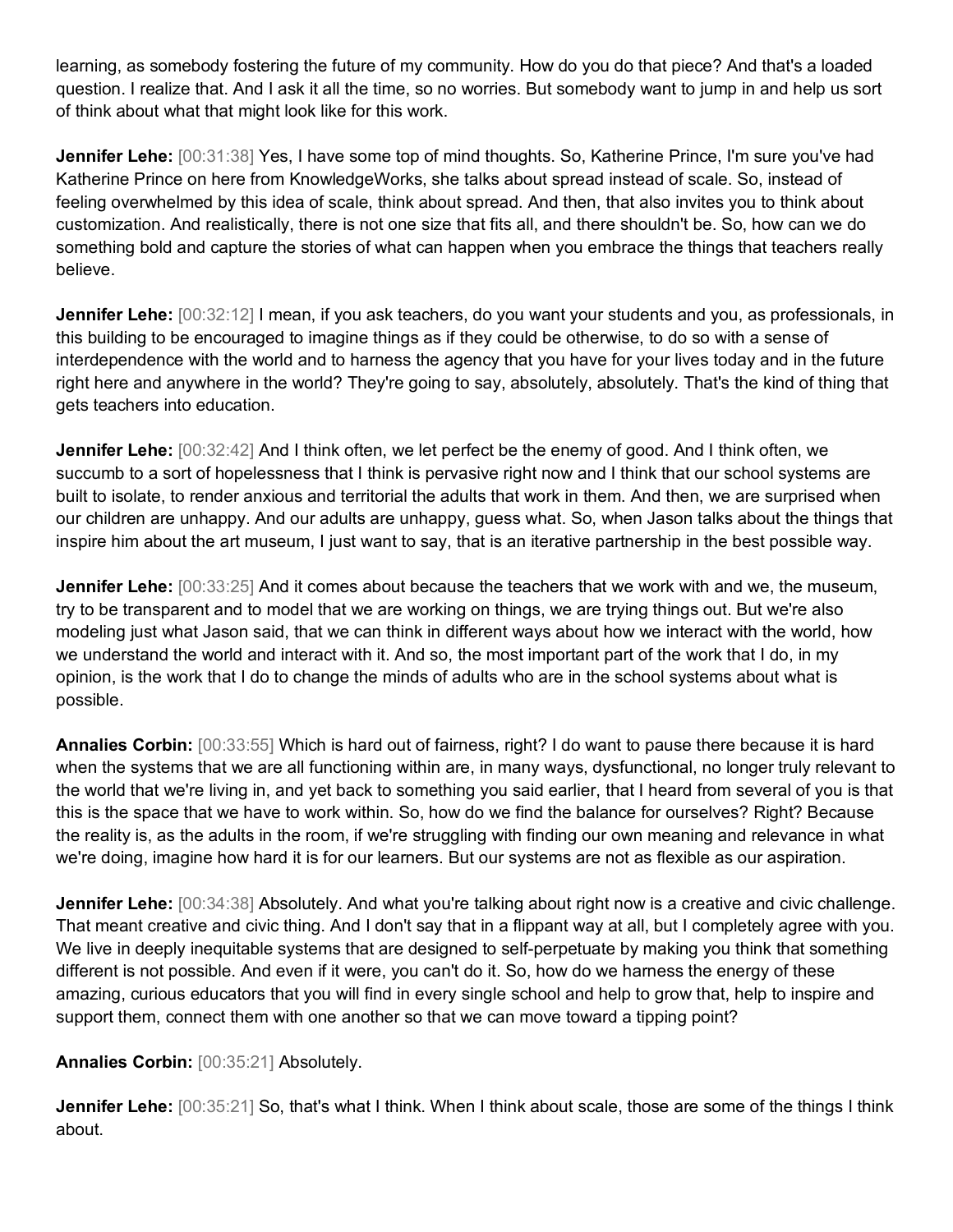**Annalies Corbin:** [00:35:25] Yeah. And I think that that's a beautiful space to sort of think about as we close, because that is, in fact, the reality, right? And we are in a really, really intriguing moment, and we've alluded to. So, I do want to sort of toss back to Britanie and Jason. So, Britanie, let's start with you. So, as teachers are getting ready to go back into the classroom, having just gone through a spring that we could have never imagined as an educator, as a facilitator of learning, and there's so much debate that's going on in our world right now about virtual-only, hybrid, in-person, other options yet to be imagined, and realities we don't really, really know.

**Annalies Corbin:** [00:36:10] But one of the things that folks really struggle with, I think, no matter what, is how do I take the experience that I want my students to have, whether we are looking at it completely, just purely from a content or standards-driven to the aspiration and the opportunity that is afforded to us. How do I, for example, go into a virtual or hybrid environment in the fall and be both relevant, and curiosity and compassiondriven? So, for you, if you were to give one piece of advice to a teacher who's struggling with, what am I going to do in the fall, what would it be? Jason, you're getting the same question. So, Britanie's on the, yeah, I got to go, and Jason's going to think about it.

**Britanie Risner:** [00:36:55] I think it all comes down to looking and listening at our kids or to our kids. I think the first thing I would do is enter with what you're saying. We have to enter with feeling courageous, and loving, and having that respect for our kids, and being able to throw out to them, hey, what are some problems you care about solving? And then, listen, and think, and build, whether it's virtual or real-life communities, for them to talk about what they care about, knowing that we're really going to listen, and pay attention, and puzzle alongside them.

**Britanie Risner:** [00:37:26] And I think one of the many things this project does for us is allow us that time to just talk about what we're trying and what we're learning. And so, modeling that for our kids is going to be just so, so important. So, I think go in knowing that they can do amazing things, even if they're tired and they're scared, like all of us, and really show them that they have a choice, and agency, and someone who loves and cares for them.

**Annalies Corbin:** [00:37:54] Yeah, absolutely. Our kids are infinitely capable of so many things. So, Jason, same question to you. So, I'm that a teacher out there feeling alone, and isolated, and terrified about what I'm about to have to endeavor for the fall, what's your what's your one piece of advice to those folks as they get ready for this?

**Jason Blair:** [00:38:15] The one thing that kind of helps me, I guess, to look at it is, and I've said this before in PAST, but this idea of looking for stories. I think when we go back into the classroom, you've got to look for the stories and help create an environment where the kids can share their stories because there's a lot of stories that need to be told right now. And yours as the teacher is a story that needs to be shared as well. So, not going in feeling like you have to necessarily be completely guarded, but just to say, like I've experienced these same things, too, with my family, with my friends.

**Jason Blair:** [00:38:43] And then, this idea of thinking about it as a journey. So, realizing that this year is going to be a journey, and that we are going to have highs and lows, and that we're going to scale the peak of a mountain and we're going to fall down a little bit. I mean, we can't beat ourselves up and try to create perfection. We go back because it's just not attainable. But I think if we focus on this idea of kind of uncovering and looking for stories that need to be told, and then realizing that those stories can fuel a journey that we can take together, and we can share together, and grow together, I guess that's where I'm going to start. With my own kids being home here, it's shown me, firsthand, how many things that maybe I didn't see before this all happened.